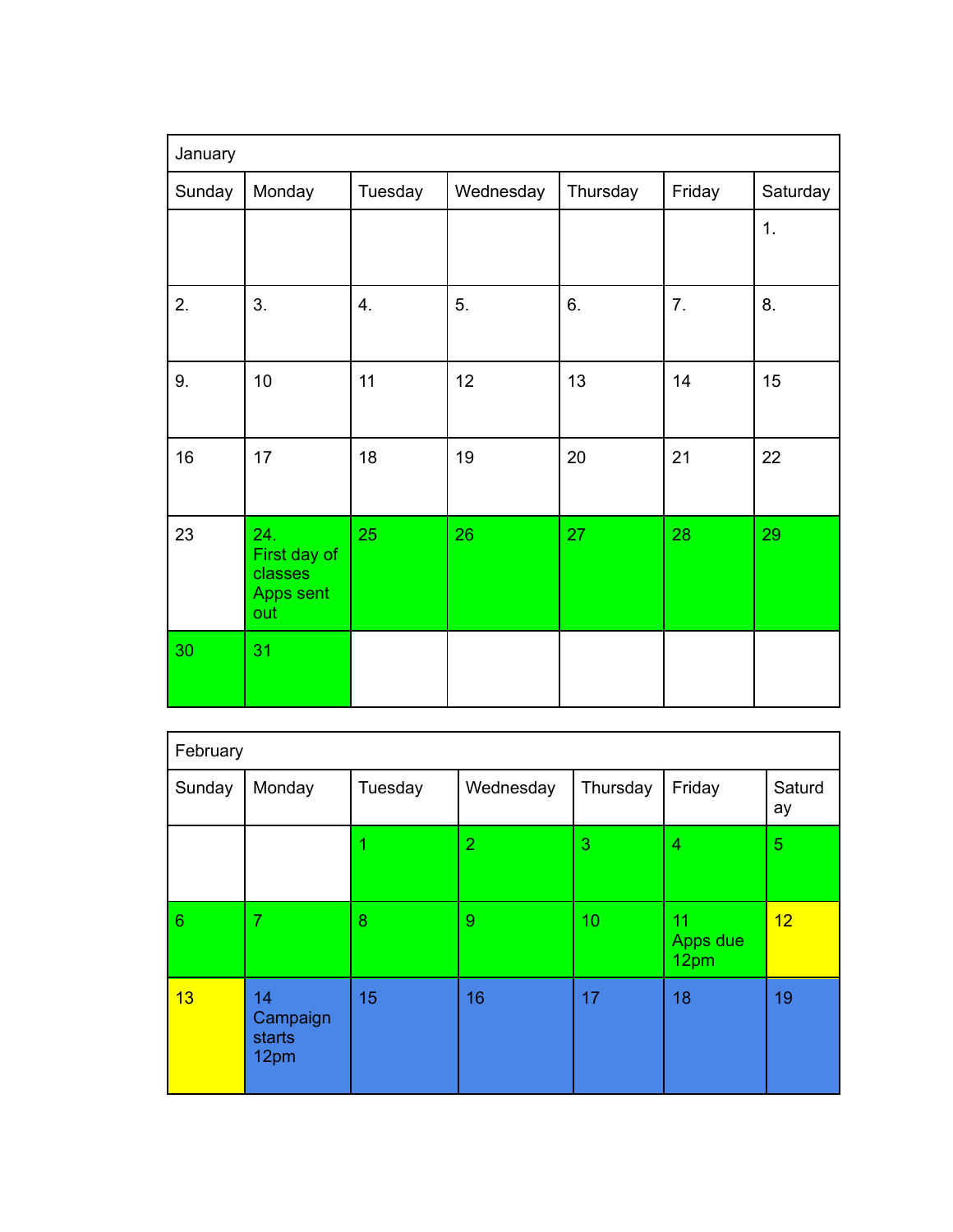| 20 | 21 | 22 | 23 | 24 | 25 | 26 |
|----|----|----|----|----|----|----|
| 27 | 28 |    |    |    |    |    |

| March          |                |         |                |                                                                                                     |                                                             |          |  |
|----------------|----------------|---------|----------------|-----------------------------------------------------------------------------------------------------|-------------------------------------------------------------|----------|--|
| Sunday         | Monday         | Tuesday | Wednesday      | Thursday                                                                                            | Friday                                                      | Saturday |  |
|                |                | 1       | $\overline{2}$ | 3                                                                                                   | 4                                                           | 5        |  |
| $6\phantom{1}$ | $\overline{7}$ | 8       | 9              | 10<br>Campaign<br>ends<br>11:59pm                                                                   | 11<br><b>Voting</b><br>begins<br>12pm                       | 12       |  |
| 13             | 14             | 15      | 16             | 17<br><b>Voting ends</b><br>12pm<br><b>Ballots</b><br>counted/<br>results<br>announced<br>at Senate | 18<br><b>Results</b><br>announced<br>to Students<br>by 12pm | 19       |  |
| 20             | 21             | 22      | 23             | 24                                                                                                  | 25                                                          | 26       |  |
| 27             | 28             | 29      | 30             | 31                                                                                                  |                                                             |          |  |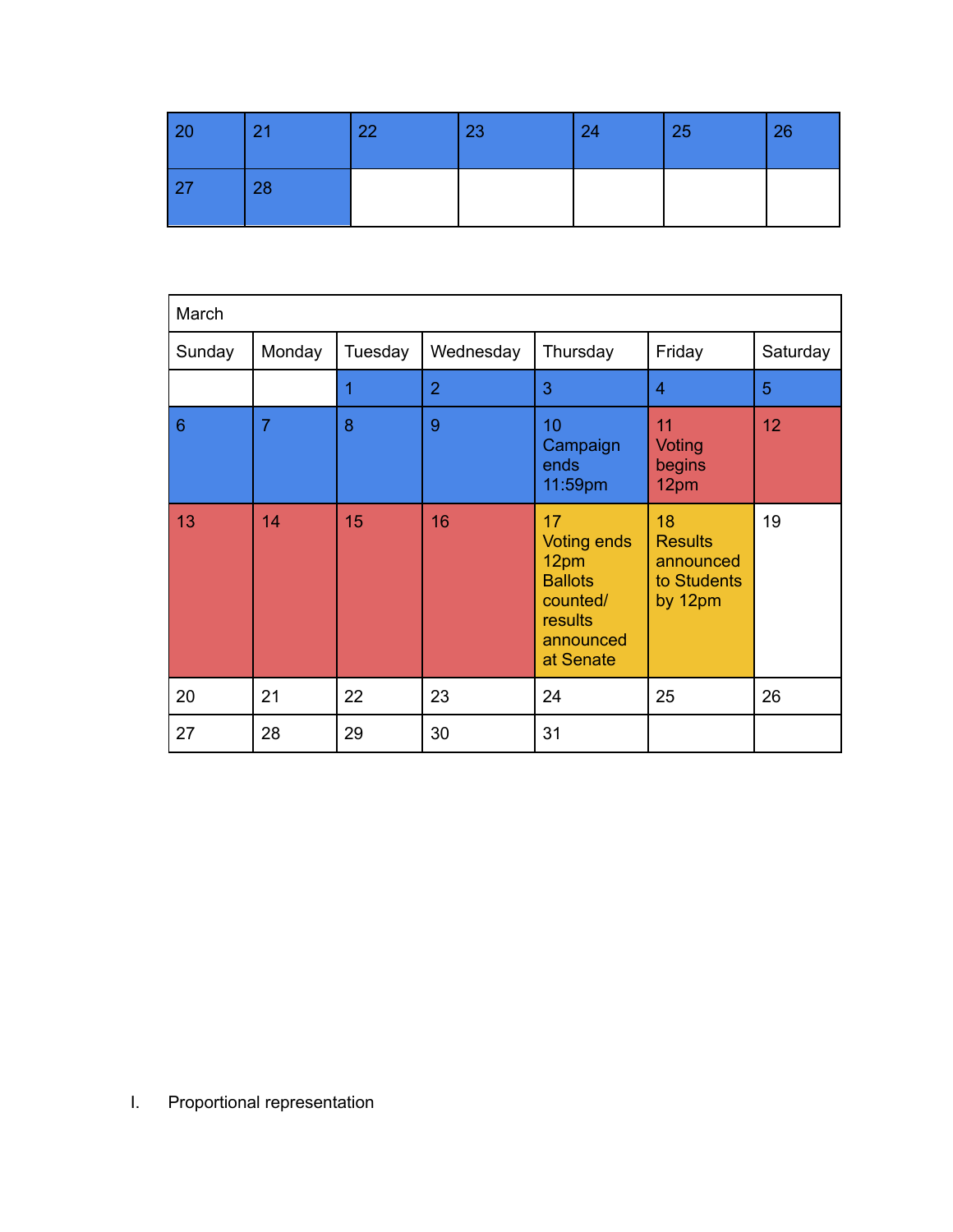- A. The Committee will obtain the enrollment numbers and calculate proportional representation.
- B. Each college is guaranteed a minimum of four seats.
- II. Issuing the applications
	- A. Candidate applications shall be made available on the first class day of the spring semester.
	- B. Applications will be made available electronically on the Student Government Association website and paper copies will be available in the Student Government Association office.
	- C. Candidate applications shall be due to the elections committee at Noon on the Friday of the fifth week before spring break.
- III. Campaign Finance and Reservations
	- A. The Executive Director will be responsible for reserving space for the public debate between all approved Presidential and Vice Presidential candidates.
	- B. The Executive Director shall also reserve spaces for campaigning at the request of the approved candidates
	- C. The approved candidate teams are allotted funds from Student Government Association for campaigning
		- 1. A two hundred dollar (\$200) reserve is available for the election and must be divided up among the presidential candidate teams equally.
		- 2. Purchase of campaign materials must be approved by the student Government Association Executive Director prior to the purchase being made.
		- 3. Requests for reimbursements for campaign materials without prior approval shall be denied.
	- D. A maximum of \$250 may be spent by each individual running for a position on all campaign activities.
		- 1. Candidate teams for President and Vice President may spend a grand total of \$500.
		- 2. All expenses must be reported to the Executive Director before the first day of voting
	- E. Processing of applications
		- 1. All applications for Senator, President, and Vice-President will be reviewed by the elections committee to ensure that all aspects of the application have been filled our properly.
			- a) Each application will be reviewed for completion.
			- b) Each applicant's GPA will be checked by the Student Government Association advisor to ensure candidate eligibility
			- c) Each application's signatures will be checked for accuracy and validity.
				- (1) The committee will verify that no name or signature is written more than once on any individual application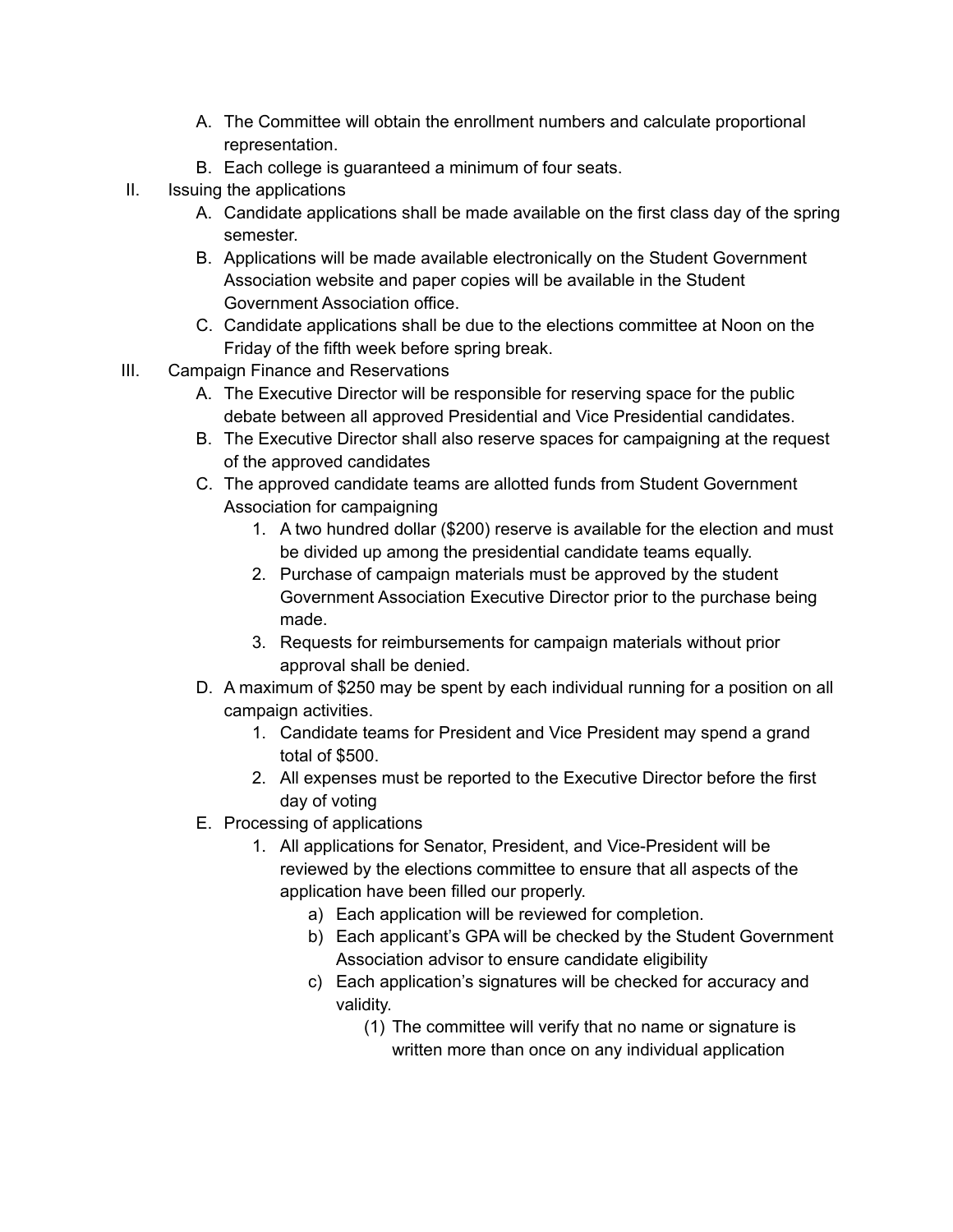- (2) The committee will check that each individual endorsing the candidate is a current student of the University of Wisconsin Stevens Point.
- (3) Any candidate will be notified of any issues with required signatures on their application so the candidate may rectify the situation.
- d) The Chief Justice shall notify all approved candidates by noon the immediate Thursday after applications are due so that they may begin campaigning.
- F. Elections codes of conduct
	- 1. All candidates must follow all policies of the University as well as all state laws when using posters and signage.
	- 2. Each team will be allowed to send one email to the Student Organizations Presidents list with the supervision and approval of the Executive Director and Elections Chair before the elections voting begins.
	- 3. Advertising should use the name of the Student Government Association to comply with campus posting policies
		- a) All campus policies relating to appropriate content must be followed.
	- 4. President, Vice President, and Senator candidates campaigning with posters, signage, social media, or other online media, soliciting votes, and giving speeches may not begin until the candidacy of the applicants has been accepted.
		- a) All campaigns must conclude active campaigning activities by 11:59pm on the day prior to the opening of the voting period
			- (1) Any campaign materials previously posted may remain
		- b) No Student Government Association officer may use their position or title to endorse any candidate or influence any voter
	- 5. Candidates for President, Vice President, and Senator will be prohibited from using internet enabled devices to directly solicit votes (even if done in a non-partisan manner) during the dates of the election or during a potential runoff election.
	- 6. No Student Government Association resources or spaces shall be used to benefit any candidate, excepting those resources or spaces explicitly provided for candidate use.
	- 7. No individual or organization may personally or though an agent directly compel by force, intimidation, or authority, especially without regard for individual desire or violation, and elector to vote for or against any candidate.
	- 8. No individual or organization may personally or though an agent knowingly disseminates false or deliberately damaging information to, or provide any compensation to, an elector with the purpose of compelling them to vote for or against any candidate.
- G. Violation of election rules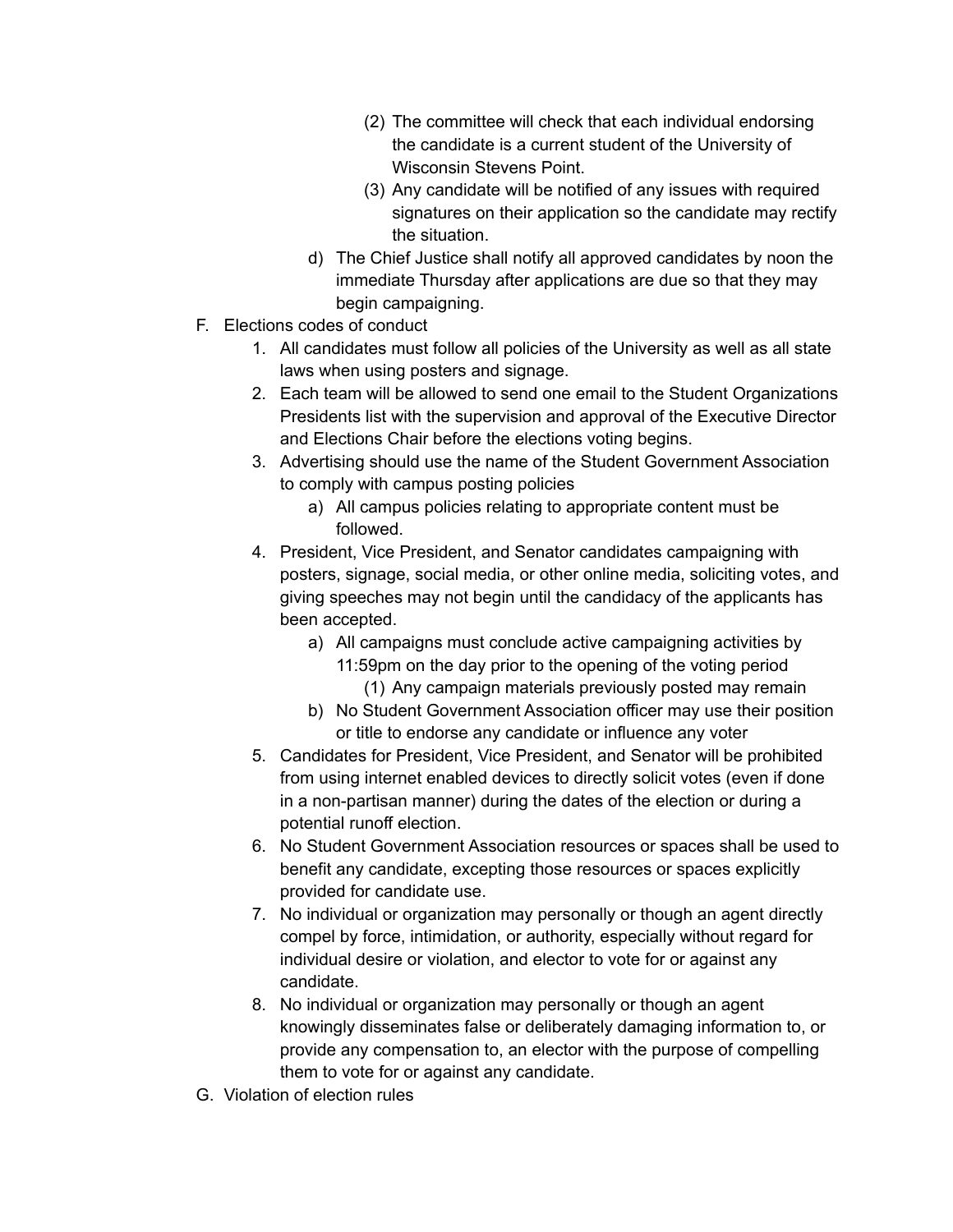- 1. The elections committee can consider only formal, written complaints and shall address if any individual is in violation of the election codes of conduct.
- 2. The committee shall inform the accused party immediately following the submission of a complaint
- 3. The accused party, as well as the complainant, shall be allowed to testify within forty-eight hours before the elections committee in regards to the complaint.
- 4. The elections committee shall make a ruling on the complaint within twenty-four hours of the testimony
	- a) Both parties shall be informed of the ruling of the elections committee immediately following their decision.
- 5. An appeal of the Elections committee decision shall first be submitted to and reviewed by the elections committee within twenty-four hours of the notification of the ruling
- 6. A second appeal may be taken to the Senate for a decision by a majority vote within five academic days of the first appeal decision of the Elections **Committee.**
- 7. Available sanctions include but are not limited to:
	- a) Limiting of campaign funds
	- b) Time
	- c) Locations
	- d) Student Government Association resources
	- e) Revocation of candidacy eligibility
	- f) Referral to Dean of Students for code of conduct violations.
- 8. The Elections Committee will utilize a three-strike system.
	- a) Minor infraction constitutes one strike against the accused
	- b) major infraction may constitute two to three strikes against the accused
	- c) If a candidate accumulates three strikes during the duration of the election cycle their eligibility for candidacy will be revoked
	- d) Severity of infraction will be determined at the discretion of the Elections Committee.
- 9. Issuing of ballots
	- a) The Elections Committee shall create the ballot
	- b) The Executive Director will send out the ballot for President and Vice President to the student body via email by noon on the first day of the election.
	- c) The Executive Director will also send out the Senator Election Ballot to the students of the College of Letters and Science, College of Professional Studies, College of Natural Resources, and College of Fine Arts and Communications via email by noon on the first day of the election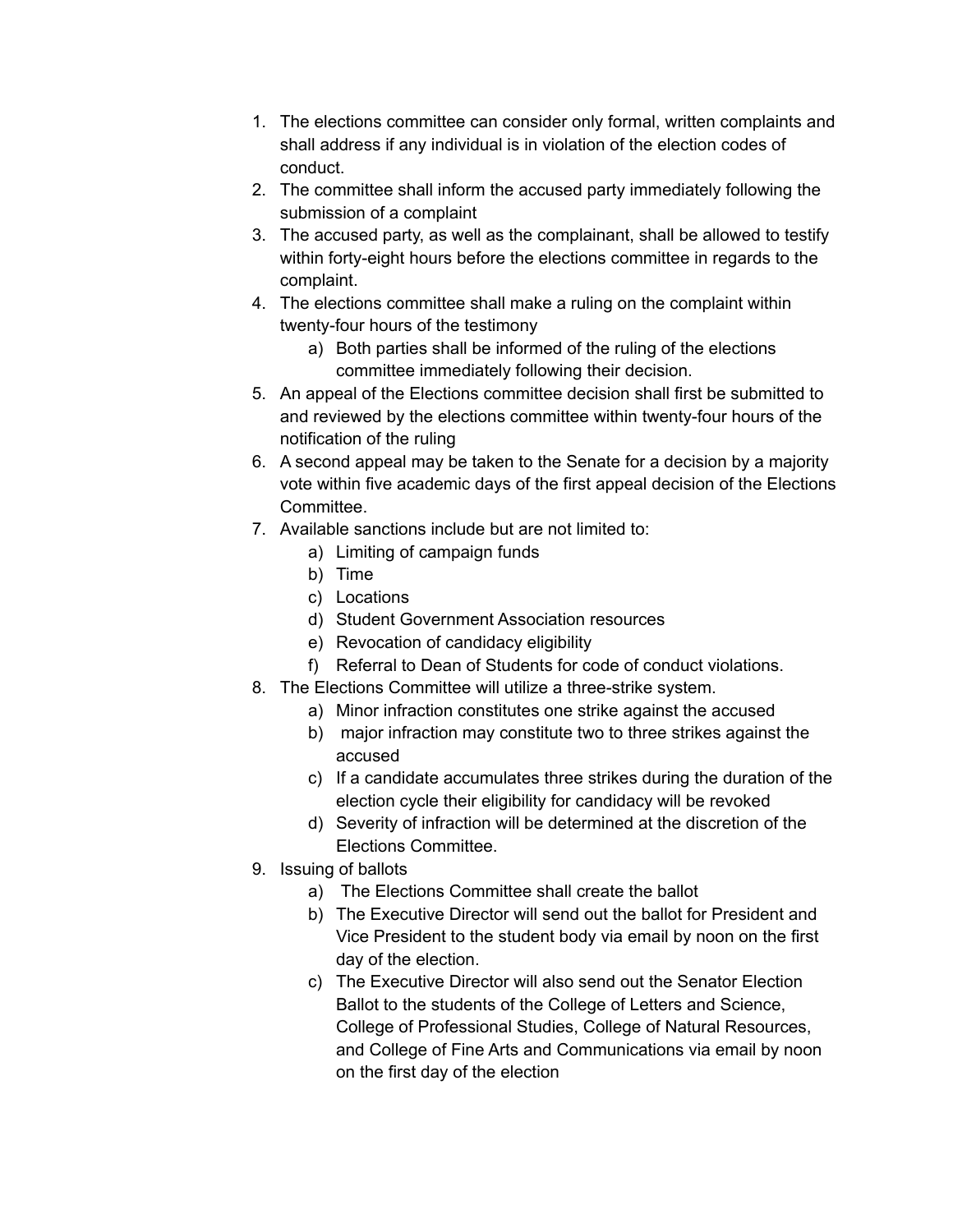- d) The Election voting period shall be open for five days beginning on the Friday before the start of Spring Break
- 10. Counting Ballots
	- a) Ballots will be counted electronically.
	- b) The Elections Committee will verify the election results prior to the Senate meeting that evening.
	- c) The senatorial candidates who receive the highest number of votes shall be elected to the position of Senator, up to the allotted number of seats for each College as determined by proportional representation.
		- (1) If more than one candidate receives the same number of votes for the last senator seat available for their respective College during the Senator Election a debate must be conducted to fill the prospective seat(s)
	- d) The presidential team that obtains the plurality of all votes cast shall be the official winner of the election.
		- (1) If there is a tie between teams, there will be a runoff election which will begin on the Monday following Spring Break and run until the following Wednesday. At that time, ballots will be electronically tallied and announced by the chair of the Elections Committee at the following Student Government Association Senate meeting.
	- e) The Elections Committee will only allow each candidate to be written in once per college per voter
		- (1) If a candidate is voted in more than once per college per voter, then the extra votes will be disregarded
- 11. Announcing results
	- a) Election results shall be announced by the Chair of the Elections Committee at the Student Government Association Senate meeting on the Thursday of the election week.
	- b) The Official announcement of the President, Vice President, and Senator Election results will be published to the student body via email by the Student Government Association within 24 hours after the verbal announcement at the Senate meeting.
- 12. Recall process
	- a) The elections Committee shall review any petition for recall of any elected SGA officer
	- b) Petitions must include a description of any alleged offenses, misconduct, unethical or illegal acts
	- c) The Elections Committee shall investigate to the best of their ability the accusations.
	- d) Assuming sufficient cause is found, each petition's signatures will be checked for accuracy and validity.